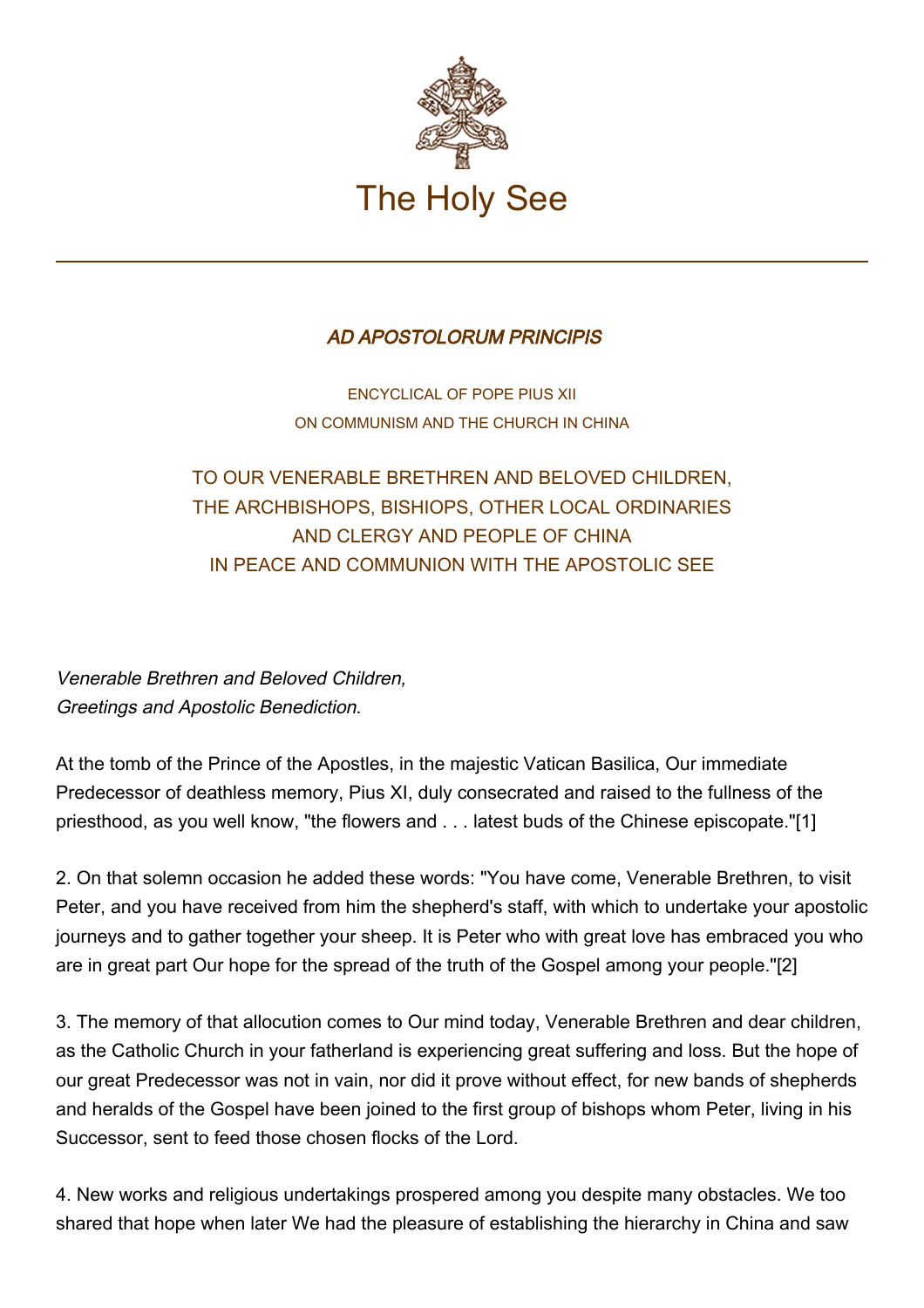yet wider paths opening up for the spread of the Kingdom of Jesus Christ.

5. But, alas, after a few years the sky was overcast by storm clouds. On your Christian communities, many of which had been flourishing from times long past, there fell sad and sorrowful times. Missionaries, among whom were many archbishops and bishops noted for their apostolic zeal, and Our own Internuncio were driven from China, while bishops, priests, and religious men and women, together with many of the faithful, were cast into prison or incurred every kind of restraint and suffering.

6. On that occasion We raised Our voice in sorrow, and, in Our Encyclical of January 18, 1952, Cupimus imprimis,[3] rebuked the unjust attack. In that letter, for the sake of truth and conscious of Our duty, We declared that the Catholic Church is a stranger to no people on earth, much less hostile to any. With a mother's anxiety, she embraces all peoples in impartial charity. She seeks no earthly advantage but employs what powers she possesses to attract the souls of all men to seek what is eternal. We also stated that missionaries promote the interest of no particular nation; they come from every quarter of the earth and are united by a single love, God, and thus they seek and hope for nothing else save the spread of God's kingdom. Thus, it is clear that their work is neither without purpose nor harmful, but beneficent and necessary since it aids Chinese priests in their Christian apostolate.

7. And some two years later, October 7, 1954, another Encyclical Letter was addressed to you, beginning Ad Sinarum gentem,[4] in which We refuted accusations made against Catholics in China. We openly declared that Catholics yielded to none (nor could they do so) in their true loyalty and love of their native country. Seeing also that there was being spread among you the doctrine of the so-called "three autonomies," We warned - by virtue of that universal teaching authority which We exercise by divine command - that this same doctrine as understood by its authors, whether in theory or in its consequences, cannot receive the approval of a Catholic, since it turns minds away from the essential unity of the Church.

8. In these days, however, We have to draw attention to the fact that the Church in your lands in recent years has been brought to still worse straits. In the midst of so many great sorrows it brings Us great comfort to note that in the daily attacks which you have met neither unflinching faith nor the most ardent love of the Divine Redeemer and of His Church has been wanting. You have borne witness to this faith and love in innumerable ways, of which only a small part is known to men, but for all of which you will someday receive an eternal reward from God.

9. Nevertheless We regard it as Our duty to declare openly, with a heart filled to its depths with sorrow and anxiety, that affairs in China are, by deceit and cunning endeavor, changing so much for the worse that the false doctrine already condemned by Us seems to be approaching its final stages and to be causing its most serious damage.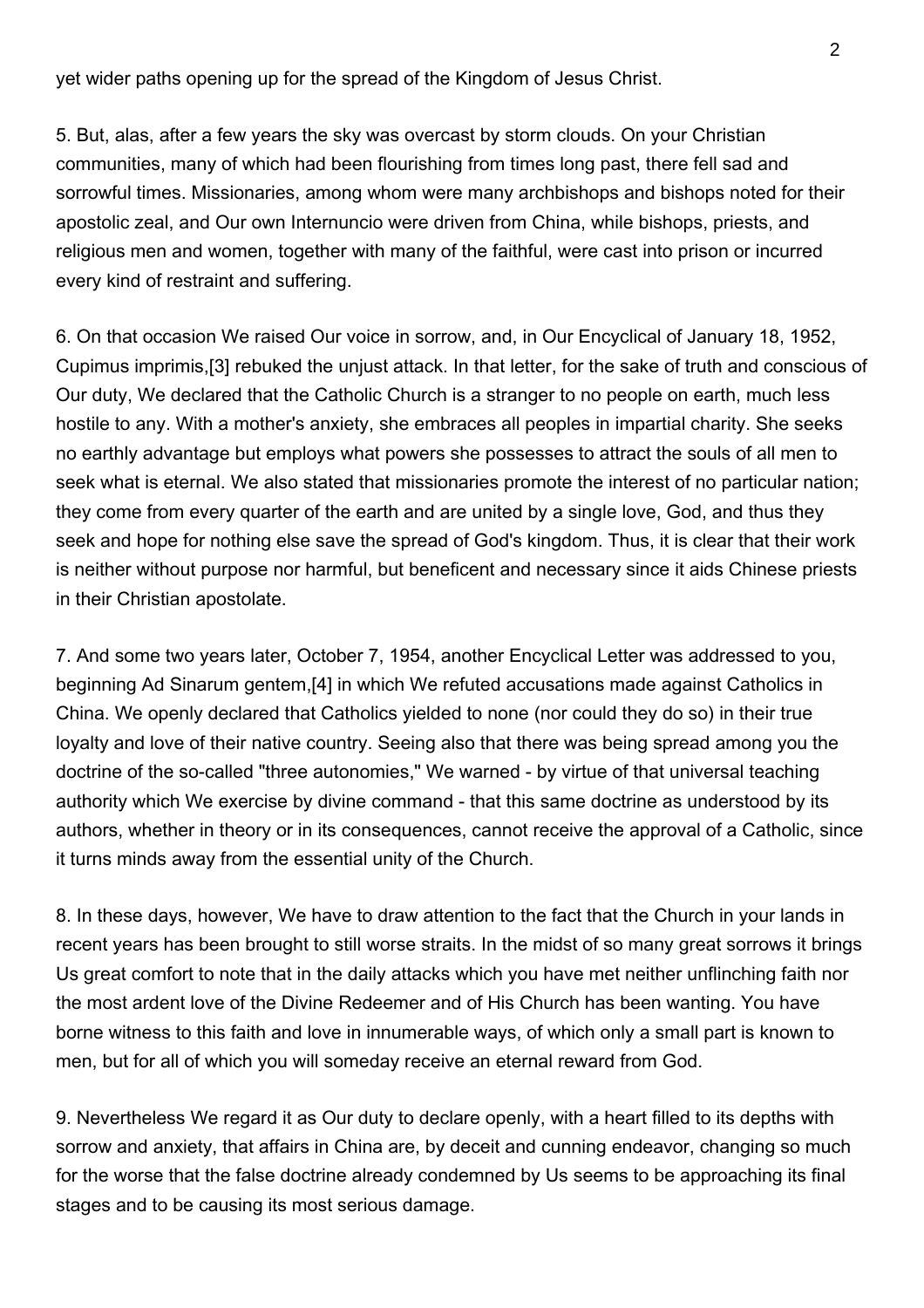10. For by particularly subtle activity an association has been created among you to which has been attached the title of "patriotic," and Catholics are being forced by every means to take part in it. This association - as has often been proclaimed - was formed ostensibly to join the clergy and the faithful in love of their religion and their country, with these objectives in view: that they might foster patriotic sentiments; that they might advance the cause of international peace; that they might accept that species of socialism which has been introduced among you and, having accepted it, support and spread it; that, finally, they might actively cooperate with civil authorities in defending what they describe as political and religious freedom. And yet - despite these sweeping generalizations about defense of peace and the fatherland, which can certainly deceive the unsuspecting - it is perfectly clear that this association is simply an attempt to execute certain well defined and ruinous policies.

11. For under an appearance of patriotism, which in reality is just a fraud, this association aims primarily at making Catholics gradually embrace the tenets of atheistic materialism, by which God Himself is denied and religious principles are rejected.

12. Under the guise of defending peace the same association receives and spreads false rumors and accusations by which many of the clergy, including venerable bishops and even the Holy See itself, are claimed to admit to and promote schemes for earthly domination or to give ready and willing consent to exploitation of the people, as if they, with preconceived opinions, are acting with hostile intent against the Chinese nation.

13. While they declare that it is essential that every kind of freedom exist in religious matters and that this makes mutual relations between the ecclesiastical and civil powers easier, this association in reality aims at setting aside and neglecting the rights of the Church and effecting its complete subjection to civil authorities.

14. Hence all its members are forced to approve those unjust prescriptions by which missionaries are cast into exile, and by which bishops, priests, religious men, nuns, and the faithful in considerable numbers are thrust into prison; to consent to those measures by which the jurisdiction of many legitimate pastors is persistently obstructed; to defend wicked principles totally opposed to the unity, universality, and hierarchical constitution of the Church; to admit those first steps by which the clergy and faithful are undermined in the obedience due to legitimate bishops; and to separate Catholic communities from the Apostolic See.

15. In order to spread these wicked principles more efficiently and to fix them in everyone's mind, this association - which, as We have said, boasts of its patriotism - uses a variety of means including violence and oppression, numerous lengthy publications, and group meetings and congresses.

16. In these meetings, the unwilling are forced to take part by incitement, threats, and deceit. If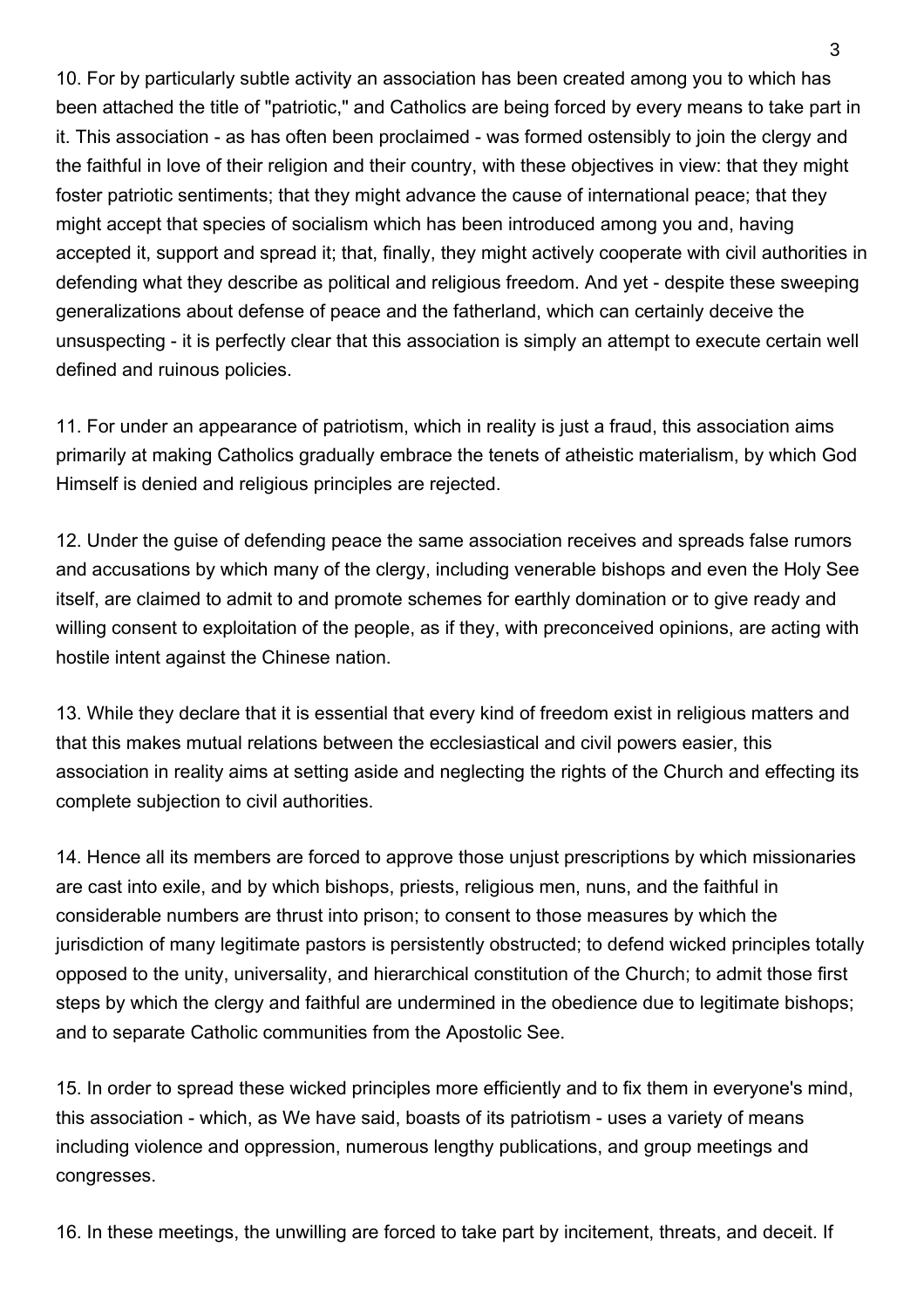any bold spirit strives to defend truth, his voice is easily smothered and overcome and he is branded with a mark of infamy as an enemy of his native land and of the new society.

17. There should also be noted those courses of instruction by which pupils are forced to imbibe and embrace this false doctrine. Priests, religious men and women, ecclesiastical students, and faithful of all ages are forced to attend these courses. An almost endless series of lectures and discussions, lasting for weeks and months, so weaken and benumb the strength of mind and will that by a kind of psychic coercion an assent is extracted which contains almost no human element, an assent which is not freely asked for as should be the case.

18. In addition to these there are the methods by which minds are upset - by every device, in private and in public, by traps, deceits, grave fear, by so-called forced confessions, by custody in a place where citizens are forcibly "reeducated," and those "Peoples' Courts" to which even venerable bishops are ignominiously dragged for trial.

19. Against methods of acting such as these, which violate the principal rights of the human person and trample on the sacred liberty of the sons of God, all Christians from every part of the world, indeed all men of good sense cannot refrain from raising their voices with Us in real horror and from uttering a protest deploring the deranged conscience of their fellow men.

20. And since these crimes are being committed under the guise of patriotism, We consider it Our duty to remind everyone once again of the Church's teaching on this subject.

21. For the Church exhorts and encourages Catholics to love their country with sincere and strong love, to give due obedience in accord with natural and positive divine law to those who hold public office, to give them active and ready assistance for the promotion of those undertakings by which their native land can in peace and order daily achieve greater prosperity and further true development.

22. The Church has always impressed on the minds of her children that declaration of the Divine Redeemer: "Render therefore to Caesar the things that are Caesar's and to God the things that are God's."[5] We call it a declaration because these words make certain and incontestable the principle that Christianity never opposes or obstructs what is truly useful or advantageous to a country.

23. However, if Christians are bound in conscience to render to Caesar (that is, to human authority) what belongs to Caesar, then Caesar likewise, or those who control the state, cannot exact obedience when they would be usurping God's rights or forcing Christians either to act at variance with their religious duties or to sever themselves from the unity of the Church and its lawful hierarchy.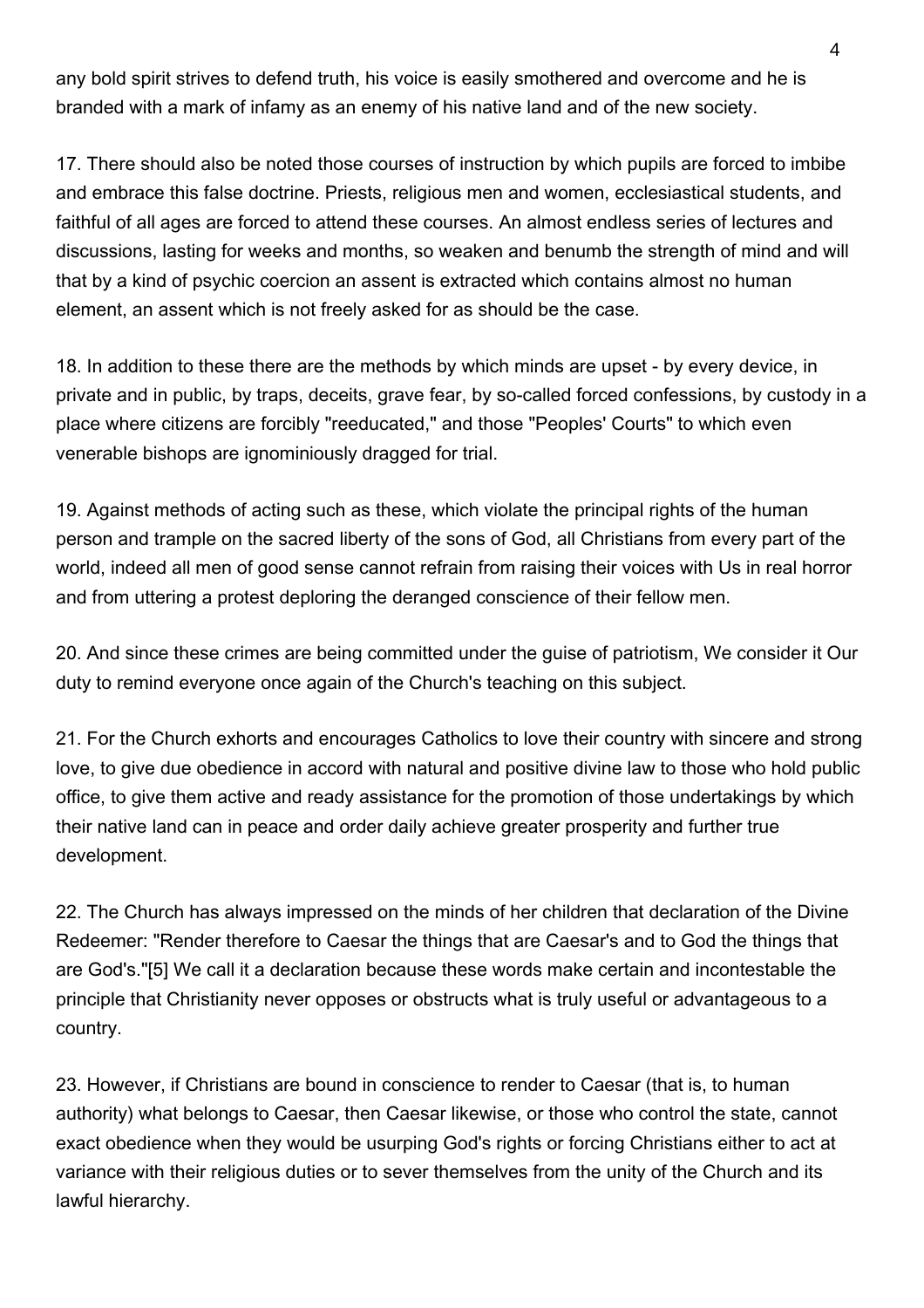24. Under such circumstances, every Christian should cast aside all doubt and calmly and firmly repeat the words with which Peter and the other Apostles answered the first persecutors of the Church: "We must obey God rather than men."[6]

25. With emphatic insistence, those who promote the interests of this association which claims a monopoly on patriotism, speak over and over again of peace and admonish Catholics earnestly to exert all their efforts to establish it. On the surface these words are excellent and righteous, for who deserves greater praise than the man who prepares the way to introduce and establish peace?

26. But peace - as you well know, Venerable Brethren and beloved sons - does not consist of words alone and does not rely on changing formulas which are suitable for the moment but contradict one's real plans and practices, which do not conform with the meaning and way of true peace but with hatred, discord, and deceit.

27. Peace worthy of the name must be founded on the principles of charity and justice which He taught who is the "Prince of Peace,"[7] and who adopted this title as a kind of royal standard for Himself. True peace is that which the Church desires to be established: one that is stable, just, fair, and founded on right order; one which binds all together - citizens, families, and peoples - by the firm ties of the rights of the Supreme Lawgiver, and by the bonds of mutual fraternal love and cooperation.

28. As she looks forward to and hopes for this peaceful dwelling together of nations, the Church expects each nation to preserve that degree of dignity which becomes it. For the Church, which has ever kept a friendly attitude toward the various events in your country, long ago spoke through Our late Predecessor of happy memory and expressed the desire that "full recognition be given to the legitimate aspirations and rights of the nation, which is more populous than any other, whose civilization and culture go back to the earliest times, which has, in past ages, with the development of its resources, had periods of great prosperity, and which - it may be reasonably conjectured will become even greater in the future ages, provided it pursues justice and honor."[8]

29. On the other hand, as has been made known by radio and by the press, there are some - even among the ranks of the clergy - who do not shrink from casting suspicion on the Apostolic See and hint that it has evil designs toward your country.

30. Assuming false and unjust premises, they are not afraid to take a position which would confine within a narrow scope the supreme teaching authority of the Church, claiming that there are certain questions - such as those which concern social and economic matters - in which Catholics may ignore the teachings and the directives of this Apostolic See.

31. This opinion - it seems entirely unnecessary to demonstrate its existence - is utterly false and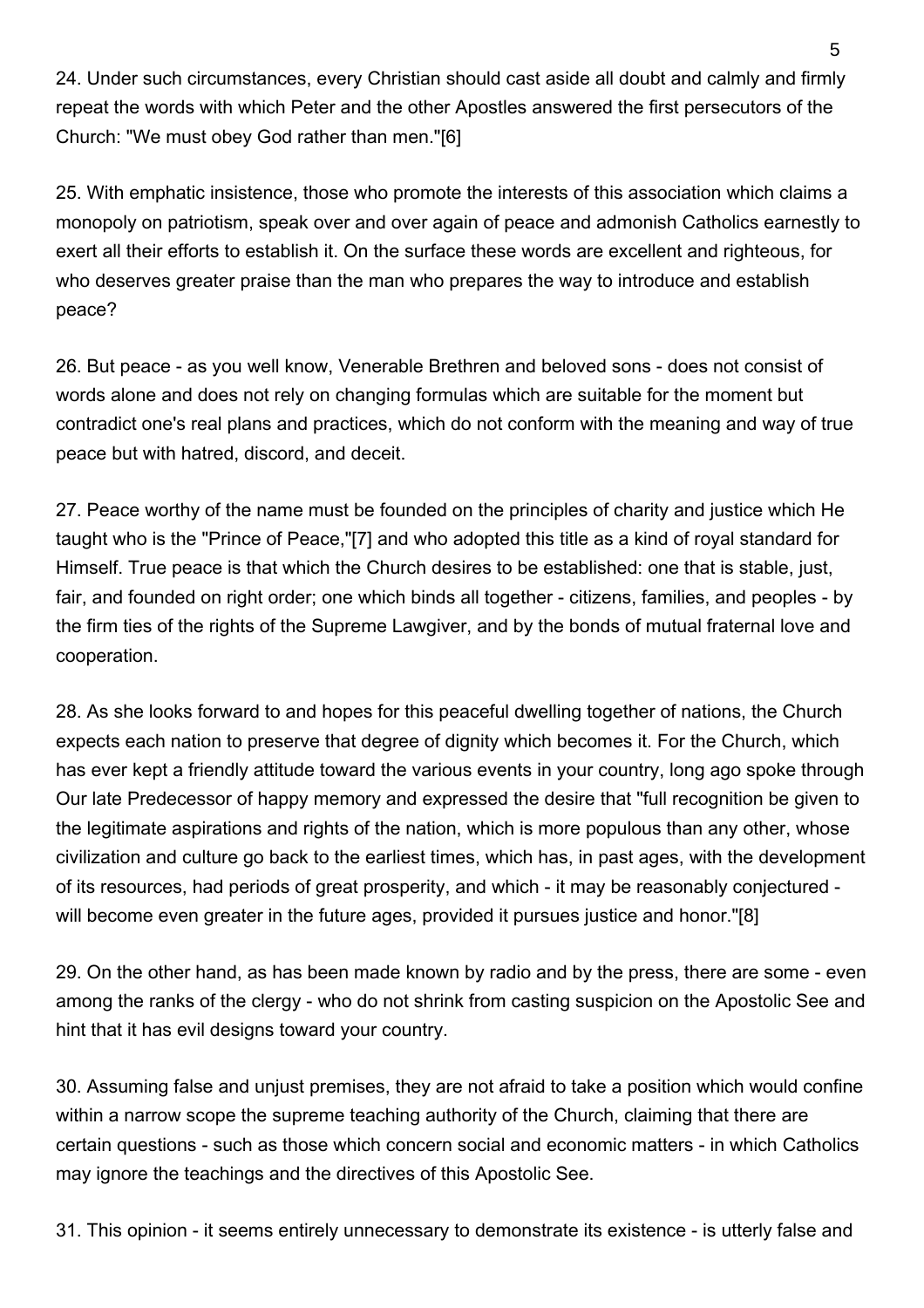full of error because, as We declared a few years ago to a special meeting of Our Venerable Brethren in the episcopacy:

32. "The power of the Church is in no sense limited to so-called 'strictly religious matters"; but the whole matter of the natural law, its institution, interpretation and application, in so far as the moral aspect is concerned, are within its power.

33. "By God's appointment the observance of the natural law concerns the way by which man must strive toward his supernatural end. The Church shows the way and is the guide and guardian of men with respect to their supernatural end."[9]

34. This truth had already been wisely explained by Our Predecessor St. Pius X in his Encyclical Letter Singulari quadam of September 24, 1912, in which he made this statement: "All actions of a Christian man so far as they are morally either good or bad - that is, so far as they agree with or are contrary to the natural and divine law - fall under the judgment and jurisdiction of the Church."[10]

35. Moreover, even when those who arbitrarily set and defend these narrow limits profess a desire to obey the Roman Pontiff with regard to truths to be believed, and to observe what they call ecclesiastical directives, they proceed with such boldness that they refuse to obey the precise and definite prescriptions of the Holy See. They protest that these refer to political affairs because of a hidden meaning by the author, as if these prescriptions took their origin from some secret conspiracy against their own nation.

36. Here We must mention a symptom of this falling away from the Church. It is a very serious matter and fills Our heart - the heart of a Father and universal Pastor of the faithful - with a grief that defies description. For those who profess themselves most interested in the welfare of their country have for some considerable time been striving to disseminate among the people the position, devoid of all truth, that Catholics have the power of directly electing their bishops. To excuse this kind of election they allege a need to look after the good souls with all possible speed and to entrust the administration of dioceses to those pastors who, because they do not oppose the communist desires and political methods, are acceptable by the civil power.

37. We have heard that many such elections have been held contrary to all right and law and that, in addition, certain ecclesiastics have rashly dared to receive episcopal consecration, despite the public and severe warning which this Apostolic See gave those involved.

Since, therefore, such serious offenses against the discipline and unity of the Church are being committed, We must in conscience warn all that this is completely at variance with the teachings and principles on which rests the right order of the society divinely instituted by Jesus Christ our Lord.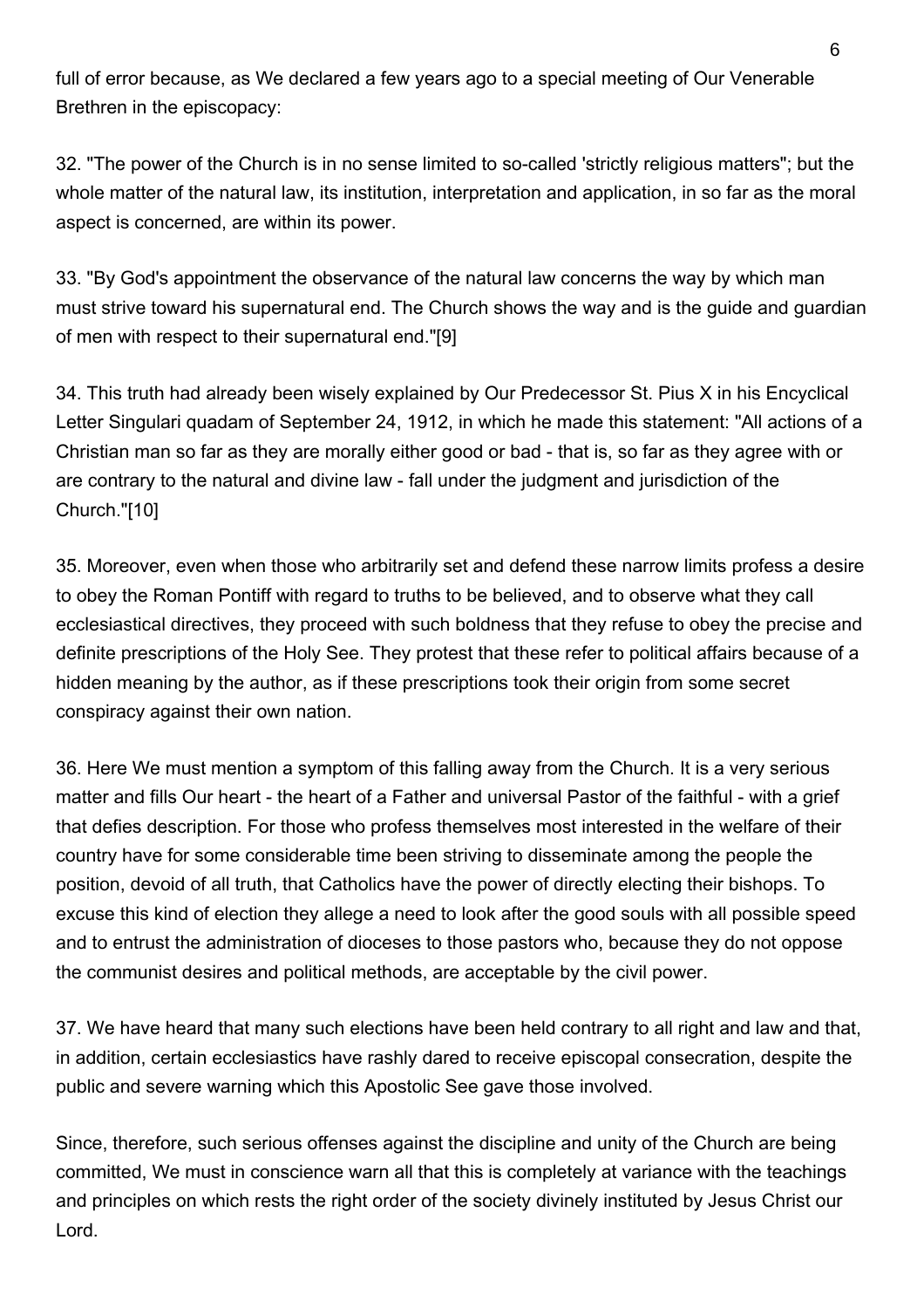38. For it has been clearly and expressly laid down in the canons that it pertains to the one Apostolic See to judge whether a person is fit for the dignity and burden of the episcopacy,[11] and that complete freedom in the nomination of bishops is the right of the Roman Pontiff.[12] But if, as happens at times, some persons or groups are permitted to participate in the selection of an episcopal candidate, this is lawful only if the Apostolic See has allowed it in express terms and in each particular case for clearly defined persons or groups, the conditions and circumstances being very plainly determined.

39. Granted this exception, it follows that bishops who have been neither named nor confirmed by the Apostolic See, but who, on the contrary, have been elected and consecrated in defiance of its express orders, enjoy no powers of teaching or of jurisdiction since jurisdiction passes to bishops only through the Roman Pontiff as We admonished in the Encyclical Letter Mystici Corporis in the following words: ". . . As far as his own diocese is concerned each (bishop) feeds the flock entrusted to him as a true shepherd and rules it in the name of Christ. Yet in exercising this office they are not altogether independent but are subordinate to the lawful authority of the Roman Pontiff, although enjoying ordinary power of jurisdiction which they receive directly from the same Supreme Pontiff."[13]

40. And when We later addressed to you the letter Ad Sinarum gentem, We again referred to this teaching in these words: "The power of jurisdiction which is conferred directly by divine right on the Supreme Pontiff comes to bishops by that same right, but only through the successor of Peter, to whom not only the faithful but also all bishops are bound to be constantly subject and to adhere both by the reverence of obedience and by the bond of unity."[14]

41. Acts requiring the power of Holy Orders which are performed by ecclesiastics of this kind, though they are valid as long as the consecration conferred on them was valid, are yet gravely illicit, that is, criminal and sacrilegious.

42. To such conduct the warning words of the Divine Teacher fittingly apply: "He who enters not by the door into the sheepfold, but climbs up another way, is a thief and a robber."[15] The sheep indeed know the true shepherd's voice. "But a stranger they will not follow, but will flee from him, because they do not know the voice of strangers."[16]

43. We are aware that those who thus belittle obedience in order to justify themselves with regard to those functions which they have unrighteously assumed, defend their position by recalling a usage which prevailed in ages past. Yet everyone sees that all ecclesiastical discipline is overthrown if it is in any way lawful for one to restore arrangements which are no longer valid because the supreme authority of the Church long ago decreed otherwise. In no sense do they excuse their way of acting by appealing to another custom, and they indisputably prove that they follow this line deliberately in order to escape from the discipline which now prevails and which they ought to be obeying.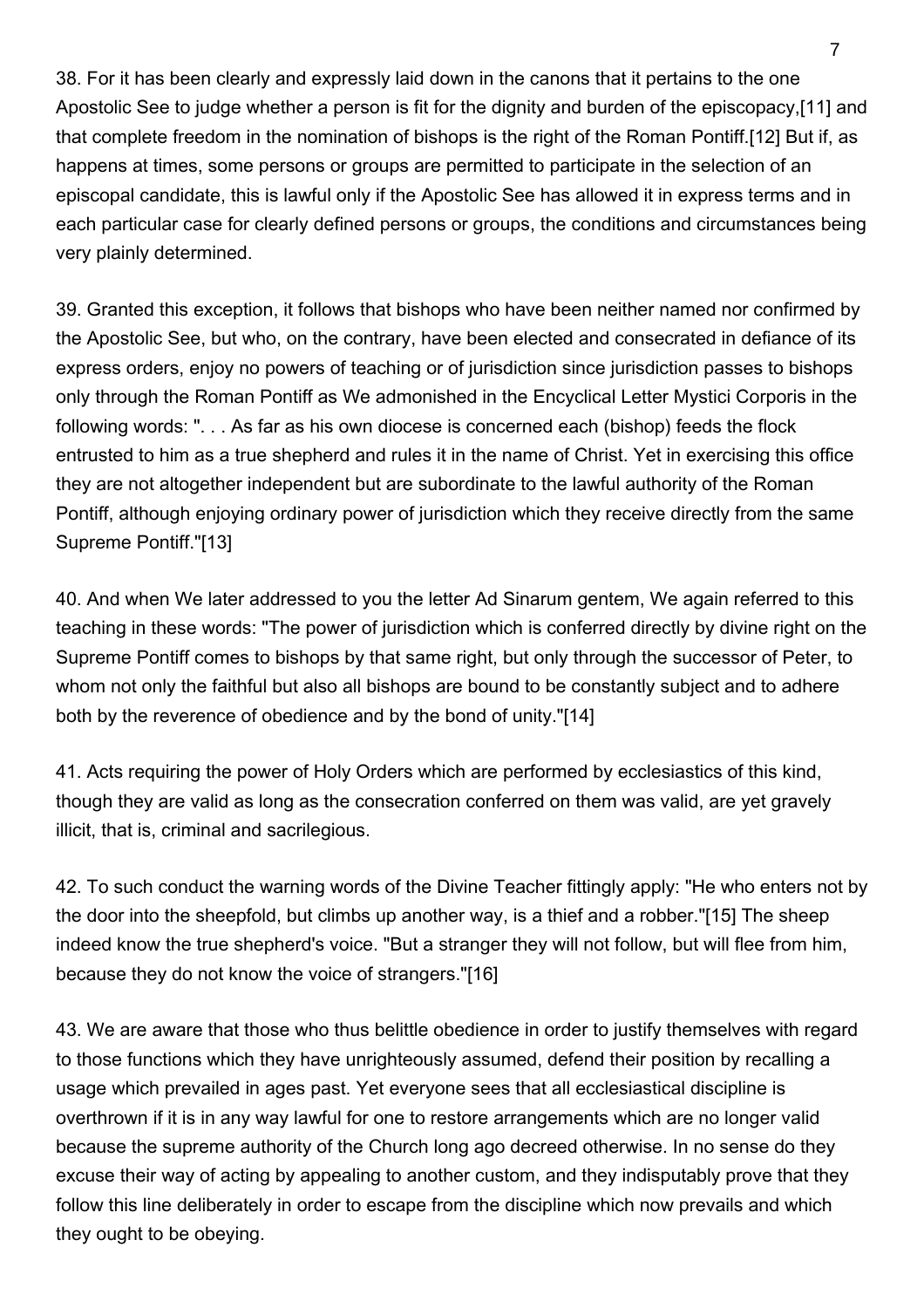44. We mean that discipline which has been established not only for China and the regions recently enlightened by the light of the Gospel, but for the whole Church, a discipline which takes its sanction from that universal and supreme power of caring for, ruling, and governing which our Lord granted to the successors in the office of St. Peter the Apostle.

45. Well known are the terms of Vatican Council's solemn definition: "Relying on the open testimony of the Scriptures and abiding by the wise and clear decrees both of our predecessors, the Roman Pontiffs, and the general Councils, We renew the definition of the Ecumenical Council of Florence, by virtue of which all the faithful must believe that 'the Holy Apostolic See and the Roman Pontiff hold primacy over the whole world, and the Roman Pontiff himself is the Successor of the blessed Peter and continues to be the true Vicar of Christ and head of the whole Church, the father and teacher of all Christians, and to him is the blessed Peter our Lord Jesus Christ committed the full power of caring for, ruling and governing the Universal Church....'

46. "We teach, . . . We declare that the Roman Church by the Providence of God holds the primacy of ordinary power over all others, and that this power of jurisdiction of the Roman Pontiff, which is truly episcopal, is immediate. Toward it, the pastors and the faithful of whatever rite and dignity, both individually and collectively, are bound by the duty of hierarchical subordination and true obedience, not only in matters which pertain to faith and morals, but also in those which concern the discipline and government of the Church spread throughout the whole world, in such a way that once the unity of communion and the profession of the same Faith has been preserved with the Roman Pontiff, there is one flock of the Church of Christ under one supreme shepherd. This is the teaching of the Catholic truth from which no one can depart without loss of faith and salvation."[17]

47. From what We have said, it follows that no authority whatsoever, save that which is proper to the Supreme Pastor, can render void the canonical appointment granted to any bishop; that no person or group, whether of priests or of laymen, can claim the right of nominating bishops; that no one can lawfully confer episcopal consecration unless he has received the mandate of the Apostolic See.[18]

48. Consequently, if consecration of this kind is being done contrary to all right and law, and by this crime the unity of the Church is being seriously attacked, an excommunication reserved specialissimo modo to the Apostolic See has been established which is automatically incurred by the consecrator and by anyone who has received consecration irresponsibly conferred.[19]

49. What then is to be the opinion concerning the excuse added by members of the association promoting false patriotism, that they had to act as they alleged because of the need to tend to the souls in those dioceses which were then without a bishop?

50. It is obvious that no thought is being taken of the spiritual good of the faithful if the Church's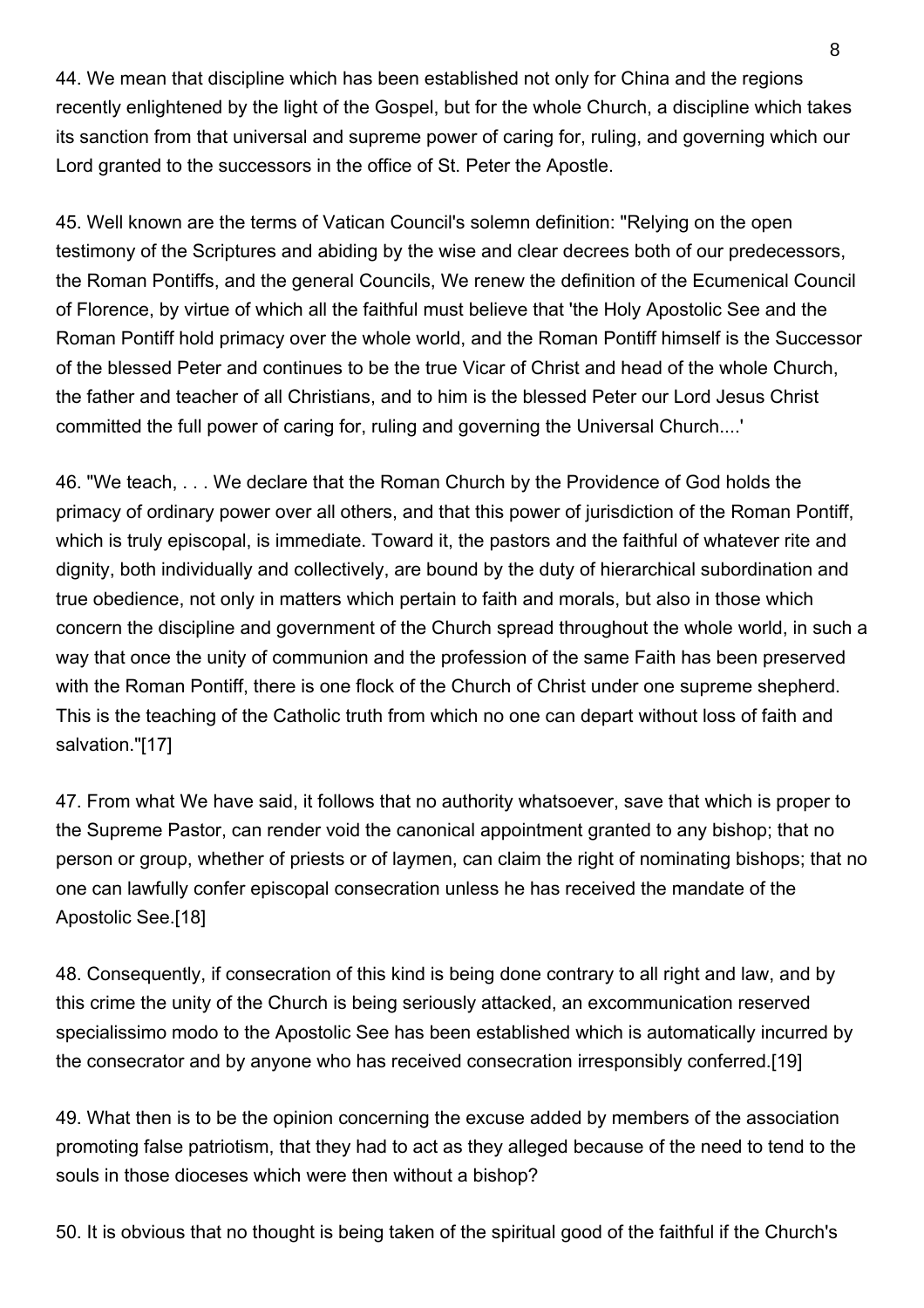laws are being violated, and further, there is no question of vacant sees, as they wish to argue in defense, but of episcopal sees whose legitimate rulers have been driven out or now languish in prison or are being obstructed in various ways from the free exercise of their power of jurisdiction. It must likewise be added that those clerics have been cast into prison, exiled, or removed by other means, whom the lawful ecclesiastical superiors had designated in accordance with canon law and the special powers received from the Apostolic See to act in their place in the government of the dioceses.

51. It is surely a matter for grief that while holy bishops noted for their zeal for souls are enduring so many trials, advantage is taken of their difficulties to establish false shepherds in their place so that the hierarchical order of the Church is overthrown and the authority of the Roman Pontiff is treacherously resisted.

52. And some have even become so arrogant that they blame the Apostolic See for these terrible and tragic events (which have certainly been deliberate accomplishments of the Church's persecutors) even though everyone knows that the Church has been unable, in the past and at present, when such information has been needed, to obtain requisite data about qualified candidates for the episcopacy simply because she was prevented from communicating freely and safely with the dioceses of China.

53. Venerable brethren and dear children, thus far We have told you of the anxiety with which we are moved by the errors which certain men are trying to sow among you, and by the dissensions which are being aroused. Our intention is that, enlightened and strengthened by the encouragement of your common father, you may remain steadfast and without blemish in that faith by which We are united and by which alone We shall obtain salvation.

54. But now, following the ardent dictates of Our heart, We must tell you of the close and particular feelings of intimacy which draw Us near to you. To Our mind come those torments which rend asunder your bodies or your minds, particularly those which the most valiant witnesses of Christ are enduring, among whose number are several of Our Venerable Brethren in the episcopate. Daily at the altar We offer to the Divine Redeemer the trials of all of them, together with the prayers and sufferings of the whole Church.

55. Be constant then and put your trust in Him according to the words: "Cast all your anxiety upon Him, because He cares for you."[20]

56. He sees clearly your anguish and your torments. He particularly finds acceptable the grief of soul and the tears which many of you, bishops and priests, religious and laymen, pour forth in secret when they behold the efforts of those who are striving to subvert the Christians among you. These tears, these bodily pains and tortures, the blood of the martyrs of past and present - all will bring it about that, through the powerful intervention of Mary, the Virgin Mother of God, Queen of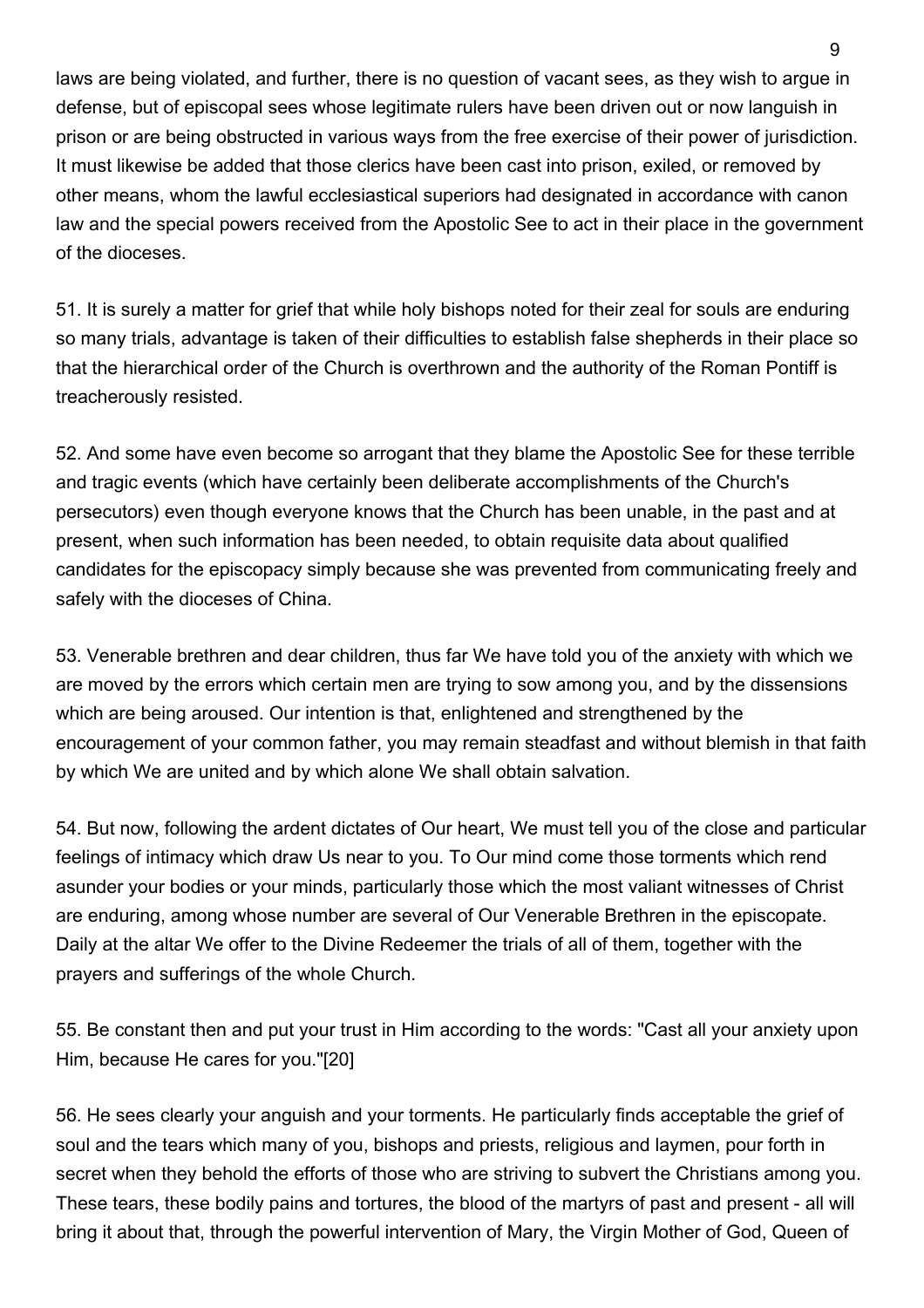China, the Church in your native land will at long last regain its strength and in a calmer age, happier days will shine upon it.

57. Relying on this hope, to you and to the flocks committed to your care We most lovingly grant in the Lord, as a token of divine gifts and a sign of Our special good will, Our Apostolic Benediction.

Given at St. Peter's, in Rome, June 29th, the feast of the Holy Apostles Peter and Paul, in the year 1958, the 20th of Our Pontificate.

## PIUS XII

1. Acta Apostolicae Sedis 18 (1926) 432.

2. Ibid.

- 3. AAS 44 (1952) 153 and ff.
- 4. AAS 47 (1955) 5 ff.
- 5. Luke 20:25.

6. Acts 5:29.

7. Isaias 9:6.

8. Cfr. message of Pius XI to the Apostolic Delegate to China, Aug. 1, 1928: Acta Apostolicae Sedis 20 (1928) 245.

9. Address to Cardinals and Bishops, Nov. 2, 1954: AAS 46 (1954) 671-672. [Eng. tr.: TPS v. 1, no. 4, pp. 375 ff. - Ed.]

10. AAS 4(1912) 658.

11. Canon 331, sect. 3.

12. Canon 329, sect. 2.

13. Encyclical letter Mystici Corporis, June 29, 1943: AAS 35 (1943) 211-212.

14. Encyclical epistle Ad Sinarum gentem, Oct. 7, 1954: AAS 47 (1955) 9.